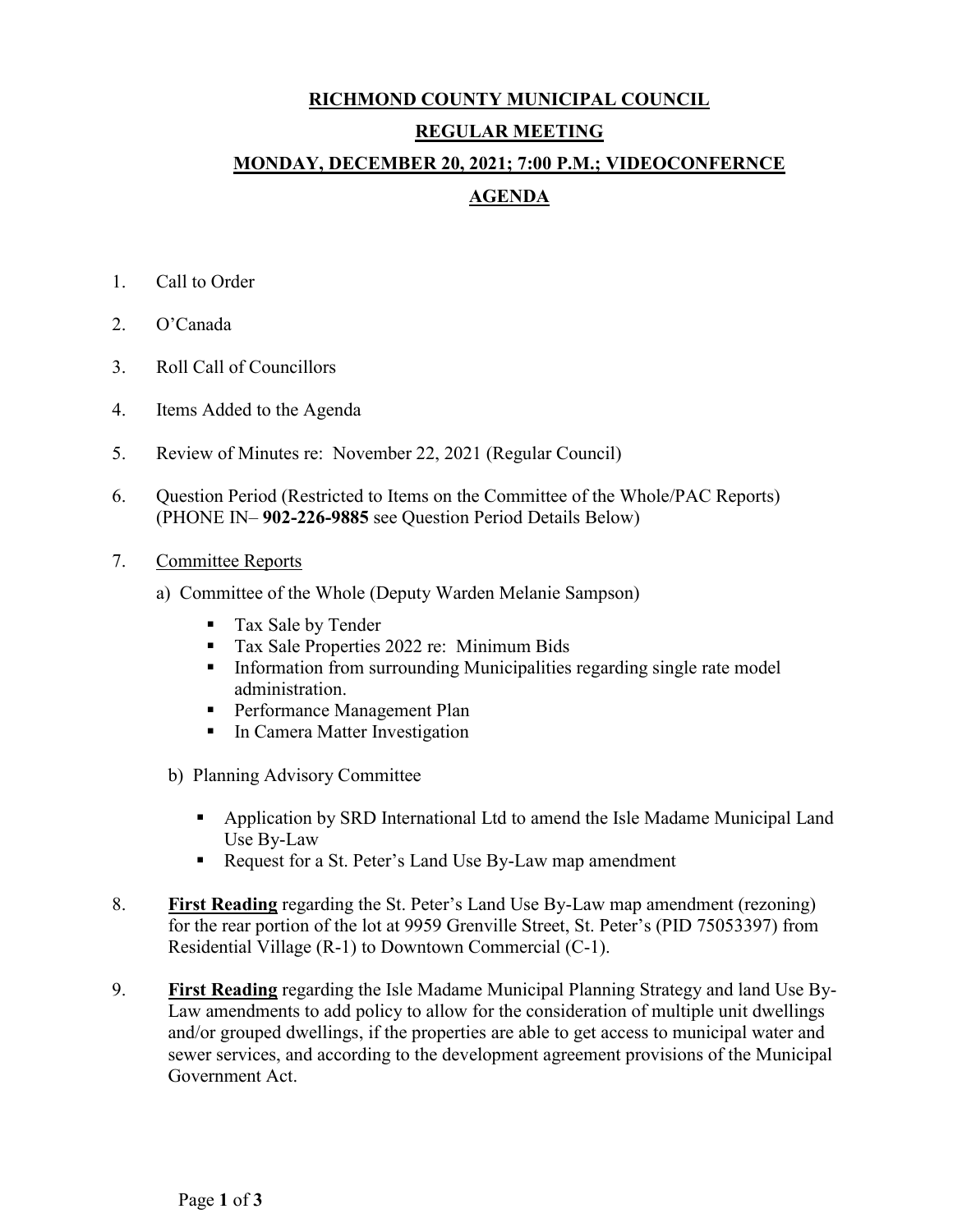- 10. **Notice of Motion to Adopt** the Vaccination Policy as a policy of the Municipality of the County of Richmond
- 11. **Notice of Motion to Adopt** the Dry Hydrant Policy as a policy of the Municipality of the County of Richmond
- 12. Correspondence Action Required
	- a) NSUARB re: 2022 Municipal Boundary Review;
	- b) Department of Municipal Affairs and Housing re: Surplus Land Notification 1602 St. Peter's Fourchu Road, Grand River;

# Correspondence – For Information Purposes

- a) Strait Richmond Palliative Care Society re: Donation
- 13. Warden Mombourquette re:
	- a) Former West Richmond Education Center;
	- b) Raising the Villages Letter of Support
	- c) Long Term Care Data
	- d) Community of Care Awards
	- e) Council Christmas Greeting
	- f) Return to Service, Healthcare Professionals

# 14. **Review of Action Items**

- a) November 22, 2021 (Regular Council)
- 15. Councillor Brent Sampson re: 2021 Christmas Message
- 16. Councillor Michael Diggdon re: PVSC Detailed Report
- 17. Items Added to the Agenda
- 18. Question Period (Restricted to the remainder of the Agenda following the COW/PAC Reports) (**PHONE IN 902-226-9885 – see Question Period Details Below)**
- 19. "In Camera" Session (Contract Negotiations)
- 20. Adjournment

# **Question Period Details**

# **PHONE IN #902-226-9885**

Any member of the public may ask a question on any item listed in the agenda without giving notice. A maximum of ten (10) minutes is set aside for Question Period. Anyone wishing to